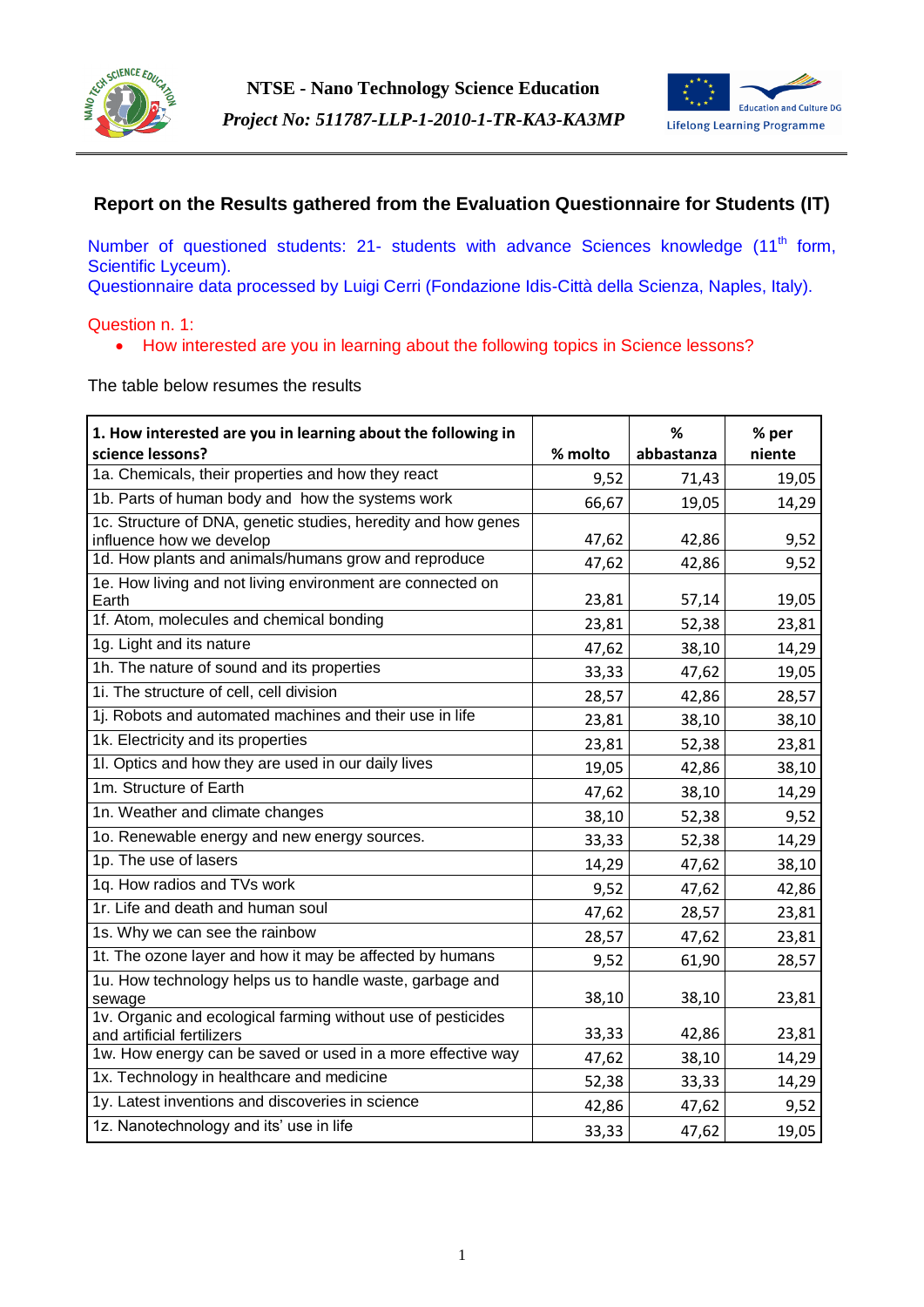



# Results diagram is presented below:



The best rated subjects for students are:

1. Parts of human body and how the systems work (**66,67%** very interested);

2. Technology in healthcare and medicine (**52,38%** very interested);

3. Structure of DNA, genetic studies, heredity and how genes influence how we develop - How plants and animals/humans grow and reproduce - Light and its nature - Structure of Earth - Life and death and human soul - How energy can be saved or used in a more effective way (**47,62%** very interested).

The less interesting subjects for students are:

1. How radios and TVs work (**42,86%** not interested)

2. Robots and automated machines and their use in life - Optics and how they are used in our daily lives - The use of lasers (**38.10%** not interested).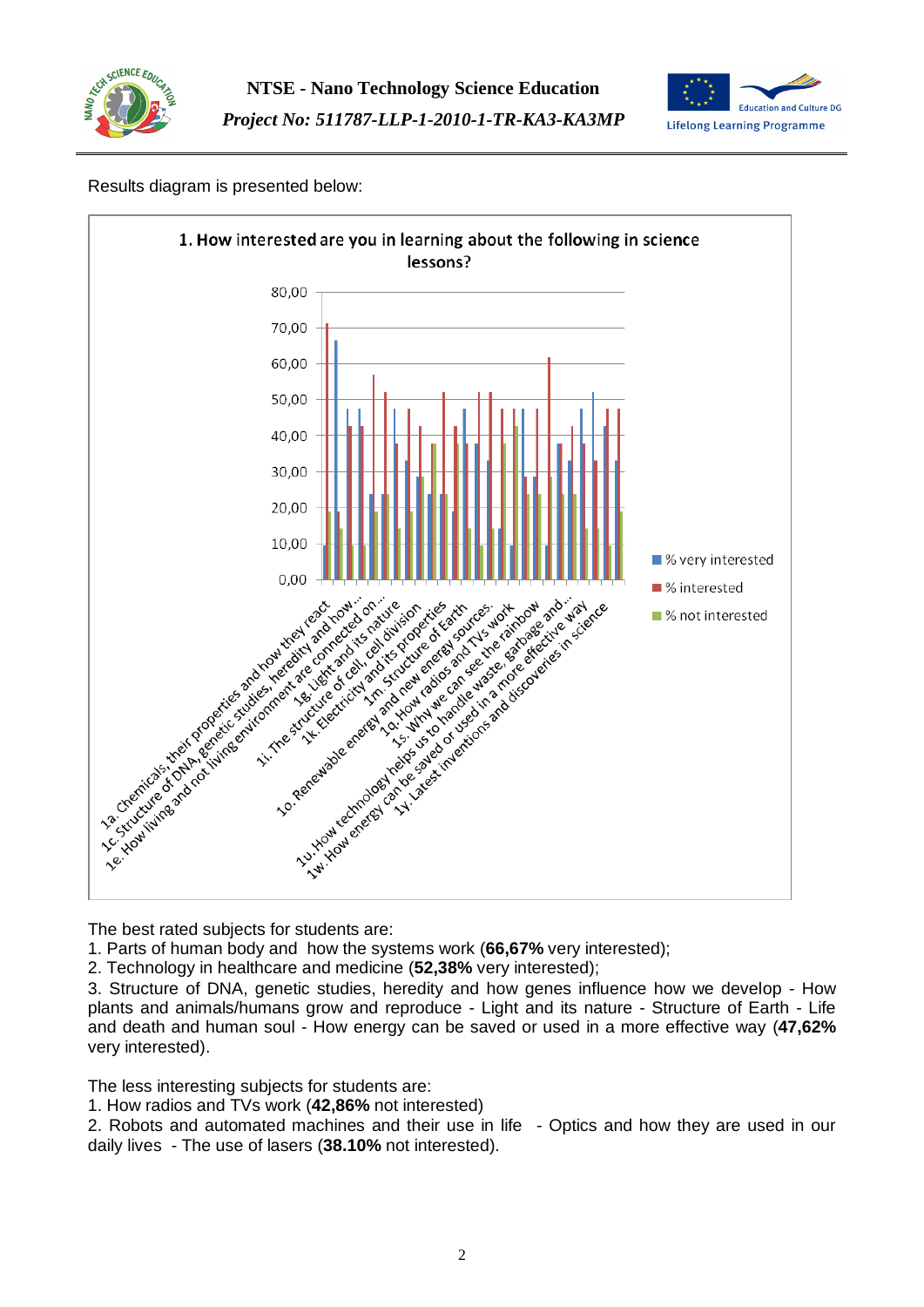



# Question no. 2:

## What do you think about Science education in school?

The table below resumes the results

| 2. What do you think about science education in school?                                 | % yes | % may be | $%$ no |
|-----------------------------------------------------------------------------------------|-------|----------|--------|
| 2a. School science is a difficult subject                                               | 20,00 | 40,00    | 40,00  |
| 2b. School science has opened my eyes to new careers and<br>new events around me        | 60,00 | 20,00    | 20,00  |
| 2c. I like school science more than most other subjects                                 | 30,00 | 40,00    | 30,00  |
| 2d, The things that I learn in science at school will be helpful<br>in my everyday life | 60,00 | 35,00    | 5,00   |
| 2e. School science has increased my curiosity about things<br>we cannot yet explain     | 70,00 | 30,00    | 0,00   |
| 2f. School science has increased my appreciation of nature                              | 50,00 | 35,00    | 15,00  |
| 2g. School science is my way to technology and science<br>knowledge                     | 40,00 | 55,00    | 5,00   |

Results diagram is presented below:



 70,00% of students consider that *school science has increased their curiosity about things we cannot yet explain*;

 60,00% of students consider that *school science has opened their eyes to new careers and new events around them* and *the things that they learn in science at school will be helpful in their everyday life.*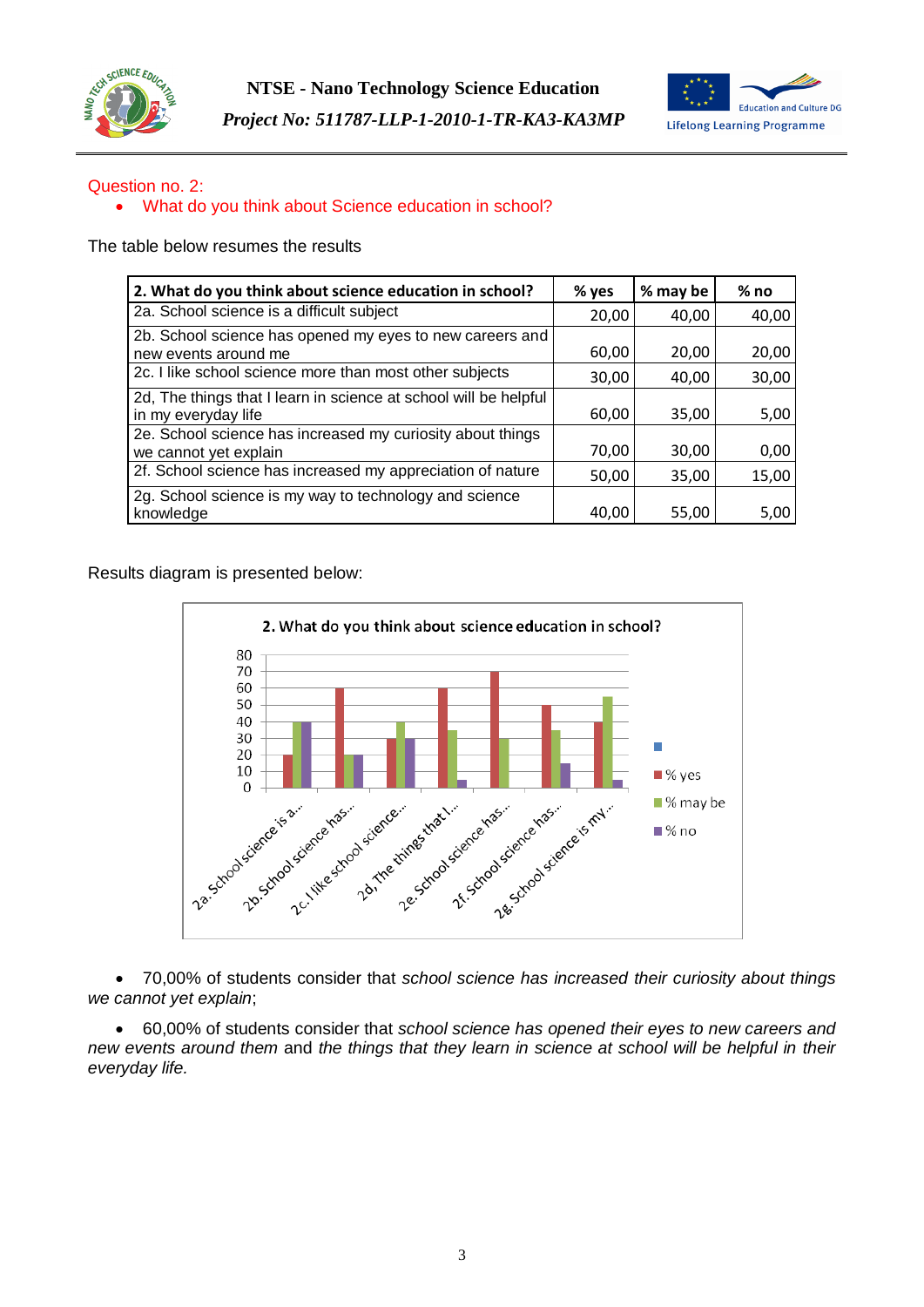



# Question no. 3:

• I think that a good way to learn more about science and technology is...

For this question them have been gathered 69 answers

The table below resumes the results

| 3. I think that a good way to learn more about science |       |
|--------------------------------------------------------|-------|
| and technology is:                                     | ℅     |
| 3a. Having lessons in the classroom                    | 18,84 |
| 3b. Reading textbooks                                  | 7,25  |
| 3c. Watching clips and documentaries                   | 20,29 |
| 3d. Simulated labs and simulated experiments           | 17,39 |
| 3e. Real experiments                                   | 18,84 |
| 3f. A guided walk in nature                            | 17,39 |
| Other (please specify)                                 |       |

Results diagram is presented below:



 20,29% of students consider *watching clips and documentaries* as the best way for learning about Science and Technology;

 18,84% of students consider *having lessons in the classroom* and *real experiments* as the best ways for learning about Science and Technology.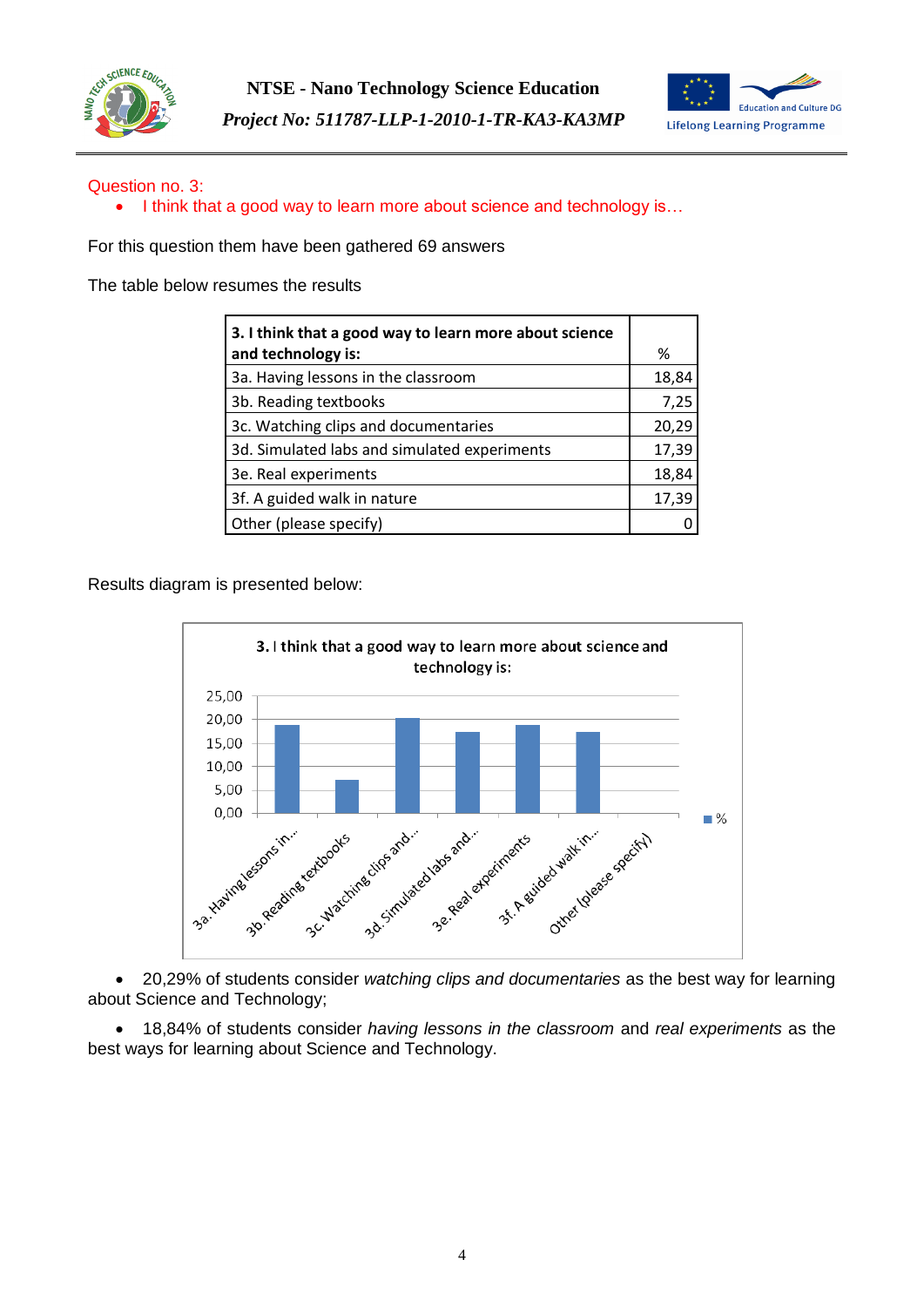



## Question no. 4a:

 Do you prefer to use of computers and Internet to discover and learn aspects related to Science topics?

20 students answered they do while just one of them answered he doesn't

## Question no. 4b:

• Indicate what kind of specific tools you would like to use to discover and learn aspects related to Science topics.

The table below resumes the results

| If the answer is "YES", indicate what kind of specific tools you<br>would like to use: | ℅     |
|----------------------------------------------------------------------------------------|-------|
| Power Point presentations                                                              | 5,00  |
| Images                                                                                 | 5,00  |
| Video clips                                                                            | 45,00 |
| Virtual experiments                                                                    | 45.00 |

 45,00% of students would like to use educational video-clips and virtual experiments to discover and learn aspects related to Science topics;

• just 5,00% of students would like to use PowerPoint presentations or images to discover and learn aspects related to Science topics.

#### Question no. 5:

 Choose which kind of specific environments do you like to use for discovering and learning aspects related to Science topics.

The table below resumes the results

| 5. Choose which kind of specific environments do you like to<br>use for this purpose: | ℅     |
|---------------------------------------------------------------------------------------|-------|
| Platform made just for this                                                           | 40,91 |
| Social Network like facebook with included science materials                          | 13,64 |
| Forum/Group discussion with included science materials                                | 45.45 |

 45,45% of students prefer a forum / group discussion as an environment to be used for discovering and learning aspects related to Science topics;

 40,91% of students prefer a platform to be used as a support to discover and learn aspects related to Science topics;

 13,64% of students prefer a social network environment to be used as a support to discover and learn aspects related to Science topics.